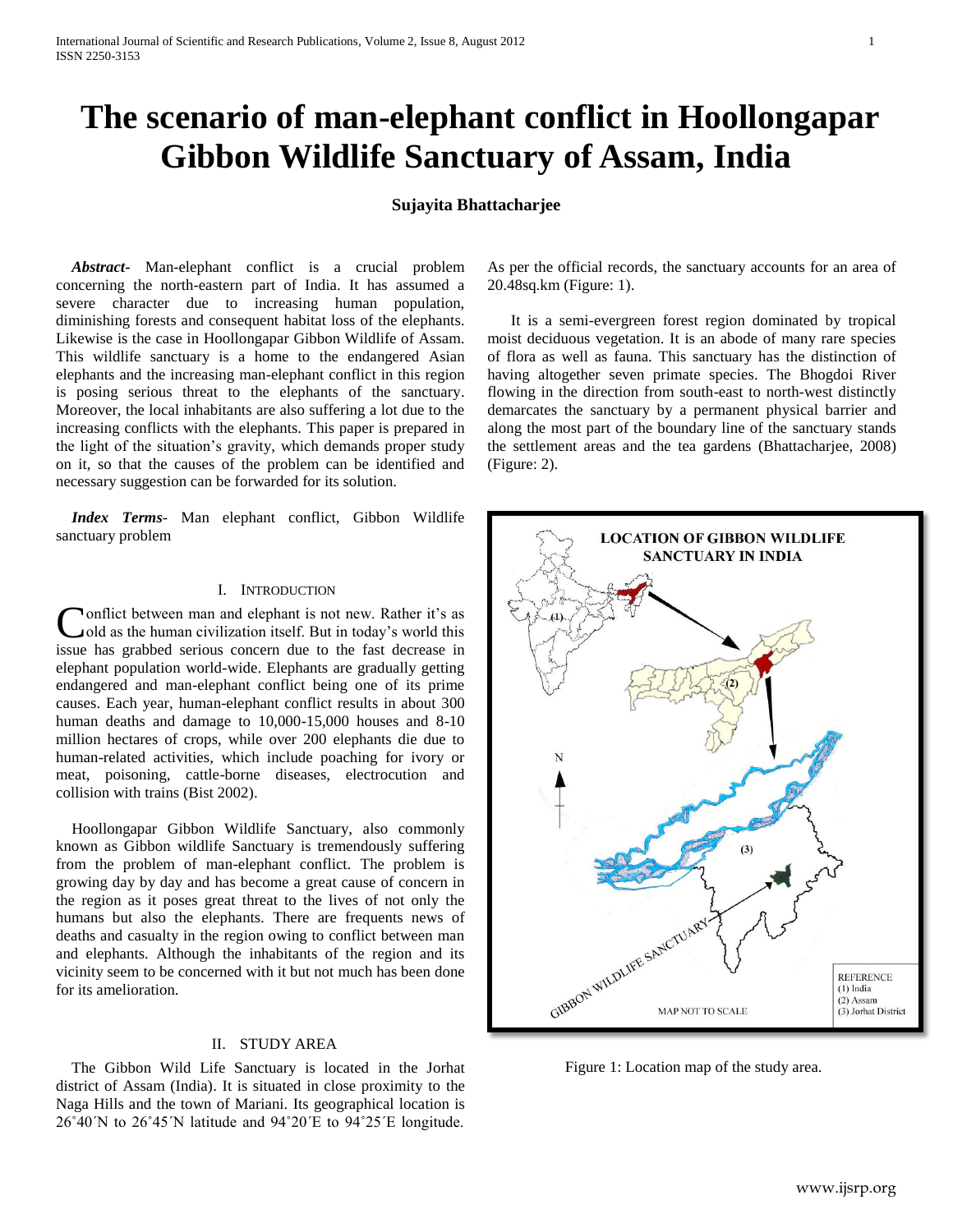

Figure 2: Map of Gibbon Wildlife Sanctuary

#### III. DATABASE AND METHODOLOGY

The entire frame of the study is categorically built on rigorous field investigation and observation. As such the data collected are mostly primary in nature. However, along with it some secondary sources of data like books and journals, etc have also been consulted to prepare the report. Both inductive and deductive approaches are adopted in the study.

# IV. ANALYSIS AND FINDINGS

 The area of Gibbon Wildlife Sanctuary is merely 20.48sq.km, which is too small in size to provide the requirement of habitat. Besides, the increasing population pressure has led to large scale human settlement in the periphery areas of the sanctuary and many small villages have come up in the region by encroachment of the forest area. These villages were established during the 60's to rehabilitate the flood affected landless people of Majuli and adjoining areas (Hazarika & Gupta, 2005). This has led to frequent conflict between man and elephant. This problem has developed simultaneously for both man and elephants due to their growing population and consequently growing needs. Infact, frequent invasion into each other's territory by the humans and the elephants has become a common practice in the region.

 Previously, the sanctuary extended up to the Naga Hills and was connected to the Dissoi Valley Reserve Forest. But with the growth of tea gardens in the subsequent periods the sanctuary gradually got detached from the Reserve Forest area, giving rise to the problem of space and food. At a trace the sanctuary can provide food to the elephants for hardly three to four months (Bhattacharjee, 2008). So, the elephants have a natural tendency to move towards the Desoi valley Reserve Forest in search of food. Demolition of the elephant corridor linking Gibbon Wild Life Sanctuary and the nearest Desoi Valley reserve forest is perhaps a major set-back associated with this problem of depredation (Bhattacharjee & Goswami, 2009). This movement of the elephants happens through the tea-gardens and the village settlements which have grown between these two forests areas. This causes panic among the villagers and the people of the tea garden, compelling them to adopt various measures to drive the elephants away. This gives rise to serious conflict between man and elephants in the region. In this course of action loss occurs to both life (man & elephant) and property.

 The Hoollongapar Gibbon Wild Life Sanctuary does not have a permanent source of water. The run-off water of the channels is very quick and during winter season these channels dry up. Water retains only in small pockets of the sanctuary. Although the river Bhogdoi flows in close proximity to the sanctuary, there is large scale human settlement near it. As such very often when the elephants go to the river in search of water, the human population of the region gets frightened and tries to drive off the elephants resulting into conflict between man and elephants.

 In search of food the elephants very often break-in the agricultural fields in the village area. To save their crops the villagers try to scare away the elephants and indulge into conflict with them.

 The people of the nearby tea-garden area are in the habit of making and consuming home-made country liquor, of which these elephants are very fond off. So, in search of this liquor the elephants frequently visit the tea garden area and plunder the houses.

 The sanctuary in the absence of any proper demarcation cannot restrict the movement of elephants outside and makes them vulnerable to poaching. Moreover, the habitat in this forest is highly degraded due to continuous illegal felling and encroachment by the local people especially by the labourers of the adjoining tea gardens (Chakraborty & Gupta 2005).

 The most shocking part of affairs is the existence of a railway line which divides the sanctuary into two parts. This railway line serves as a death trap for the animals. There are many incidences of elephant (and other animals') injuries and deaths in the sanctuary owing to train accidents.

# V. SUGGESTION AND CONCLUSION

 From the findings of the study it is quite clearly that manelephant conflict in the region is an outcome of the growing space crisis. This space crisis is a product of the diminishing area of the sanctuary, increasing human population in its periphery combined with human interference within the sanctuary and shortage of food and water in the sanctuary (Figure: 3).